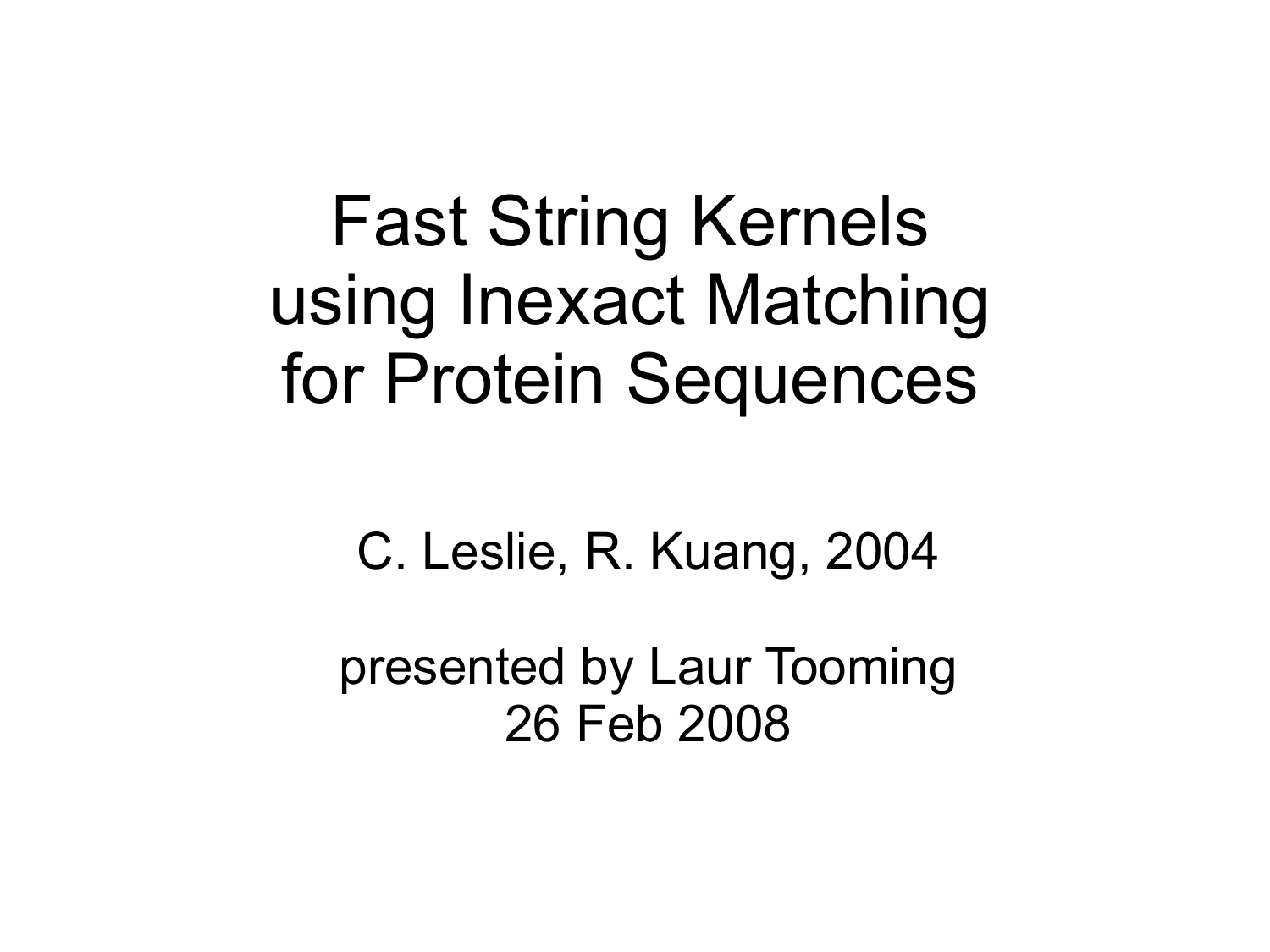### The problem

- Given: a number of strings in an alphabet Σ.
- The strings must be classified into two groups.
- The classification is given on training data and must be learned from it.

**ACTGGCATGTAGCTAGACT**

**TCGATCTACTACT**

**TCGATGTCTACGGACGA**

**TAGCTGACTGTTACG**

**ACTGAGCTAGTCTATCGACGTGT**

**GACTGATCGTAGCTGA**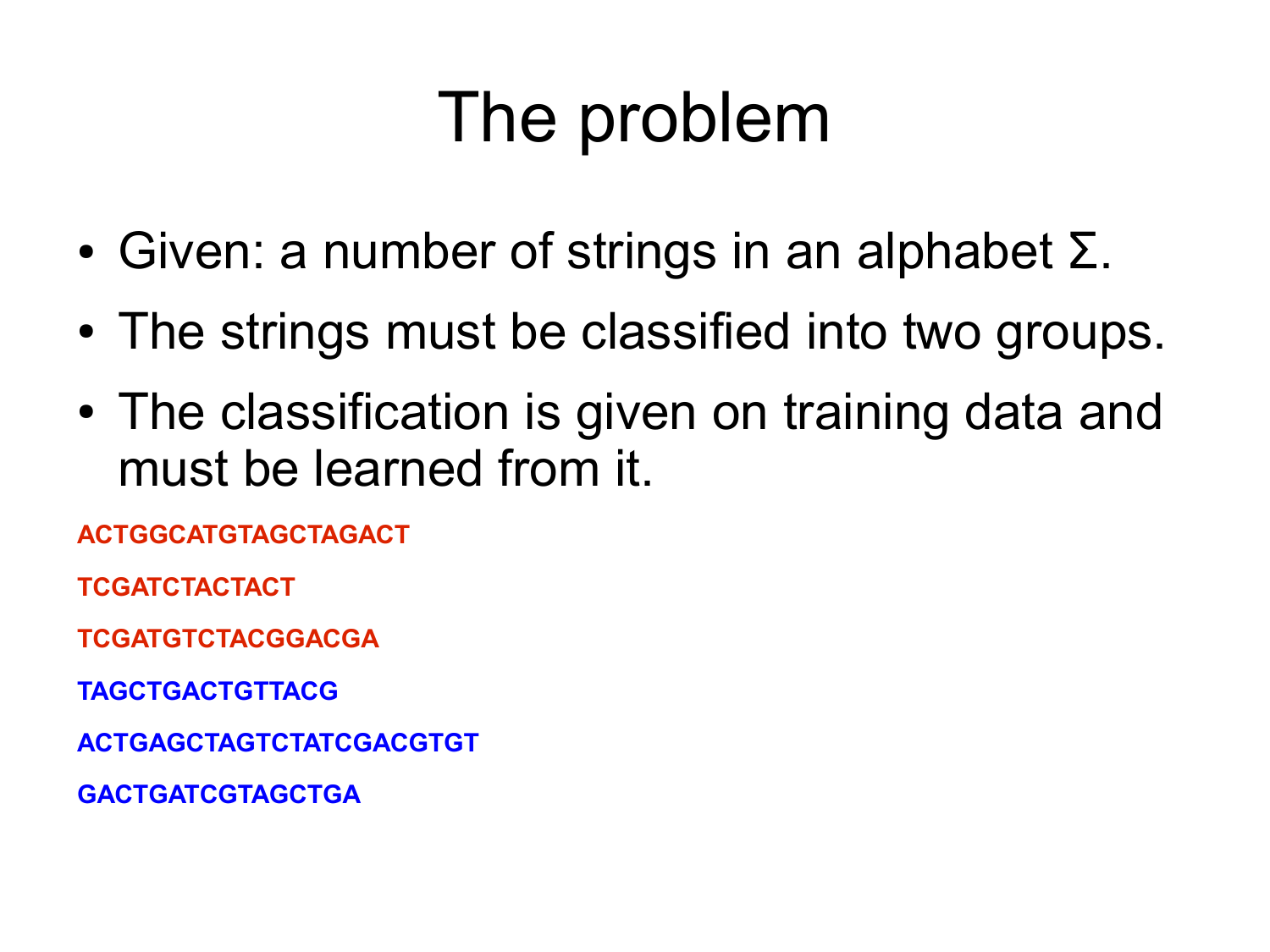# SVMs

- Instead of strings, consider classifying points in ndimensional space.
- We could try separating the two groups by a (n-1)-dimensional hyperplane.
- To test which side of the hyperplane a point is on, we need *dot products* with its normal vector.

$$
\langle s, w \rangle < 0
$$

$$
\langle t, w \rangle > 0
$$

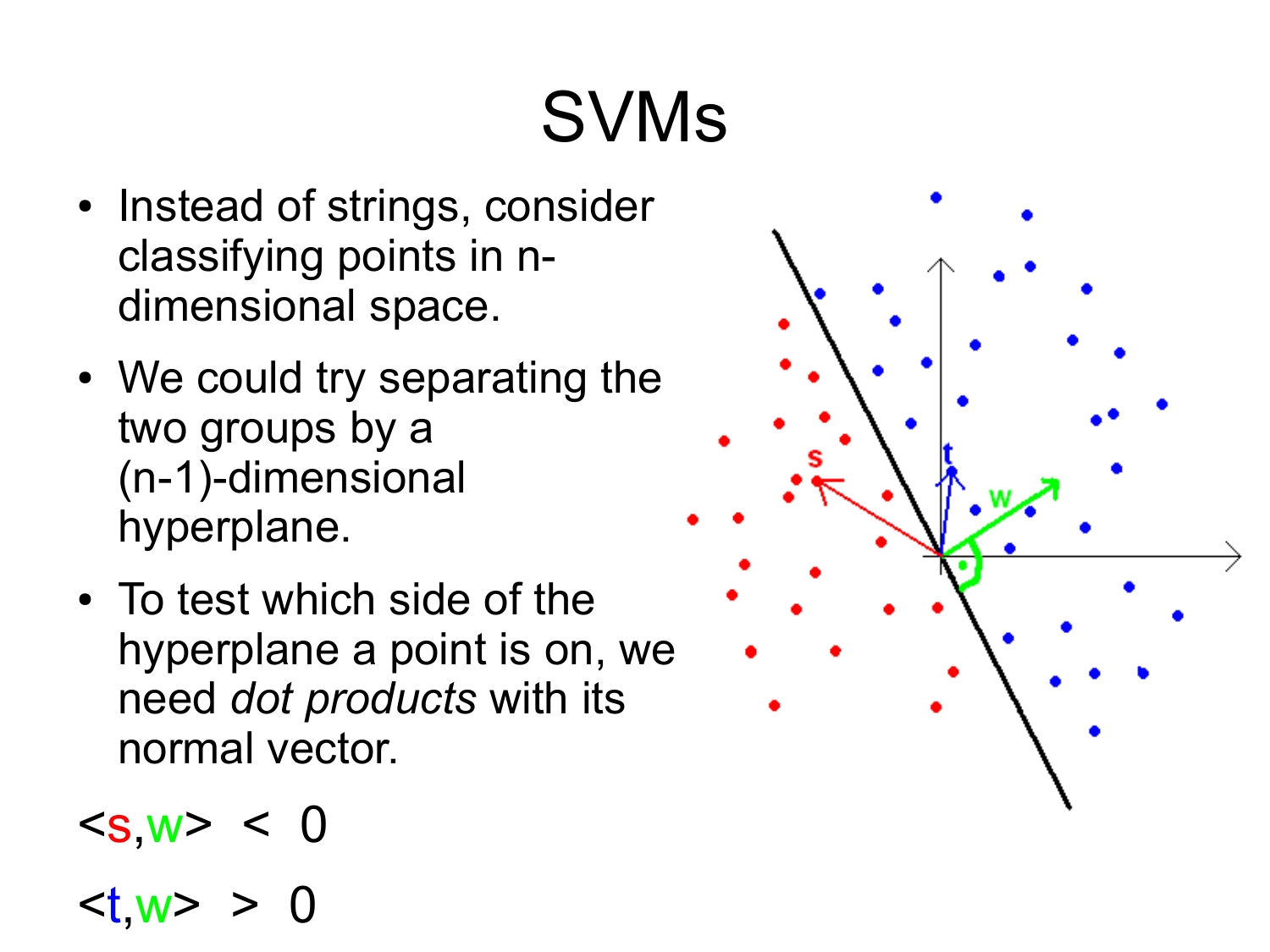### Kernels

- To use SVMs on strings, we must map the strings into a vector space.
- "Similar" strings should become close points.



- Dimension of the space is generally  $|\Sigma|^k$ .
- Kernel  $\langle \Phi(s), \Phi(t) \rangle$  should be directly computable from the strings s and t.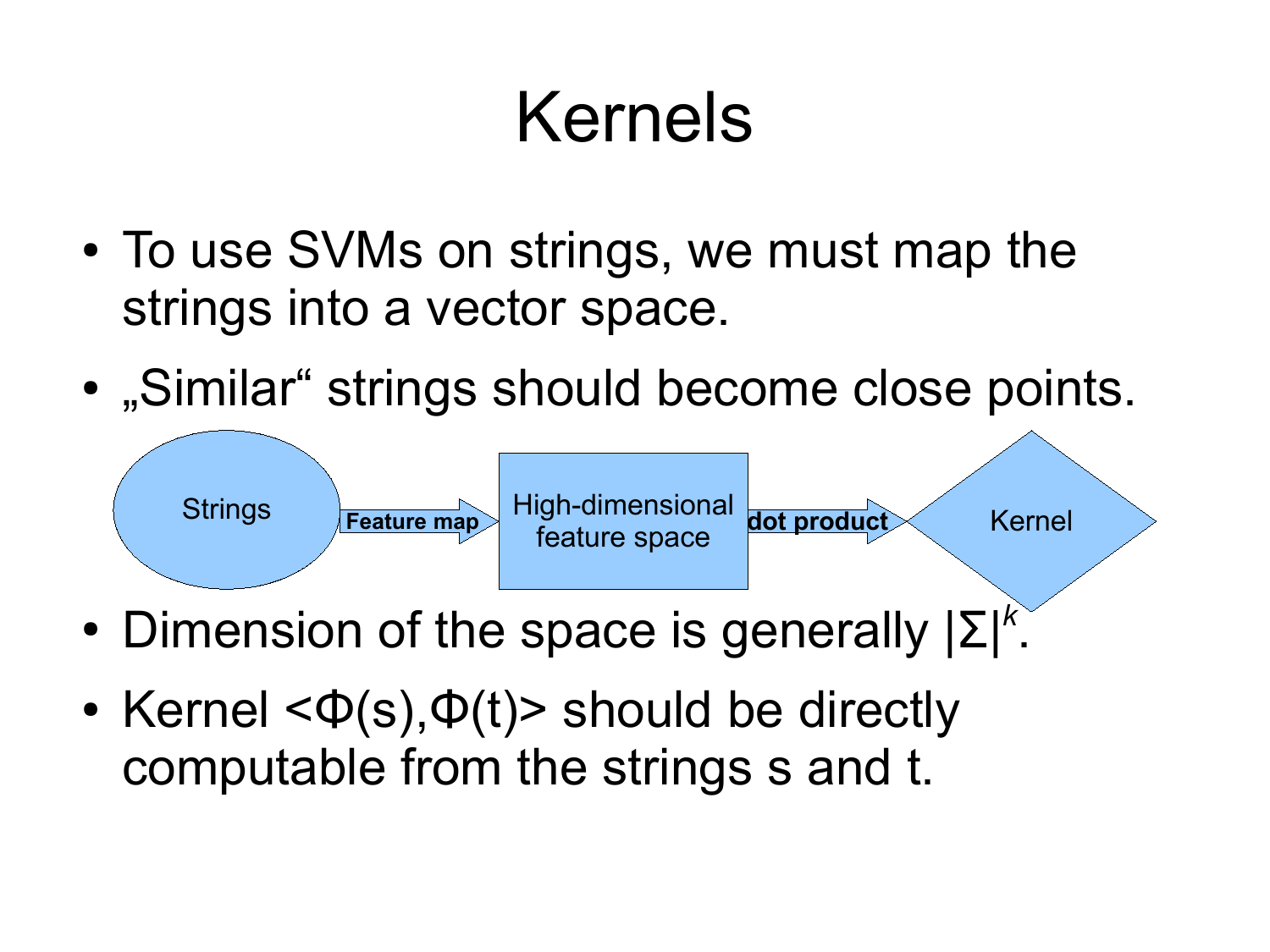#### *k*-spectrum kernel

- |Σ|<sup>^</sup>*k*-dimensional feature space, indexed by all *k*length strings (*k*-mers)
- A coordinate of  $\Phi(s)$  shows how many times the given *k*-mer occurs in s.
- Example:  $s =$  "abracadabra",  $k = 4$ ,  $\Sigma = \{a,b,c,d,r\}$
- $\bullet$   $\Phi(s) = (0, 0, ..., 2, ..., 1, ..., 0)$ aaaa aaab abra acad rrrr
- The kernel:  $K($ "abracadabra", "acadarabracbrac") =  $= 2*1$  (abra) + 1<sup>\*</sup>2 (brac) + 1<sup>\*</sup>1 (acad) + 1<sup>\*</sup>1 (cada) = 6.
- A kernel can also be considered a similarity measure between strings.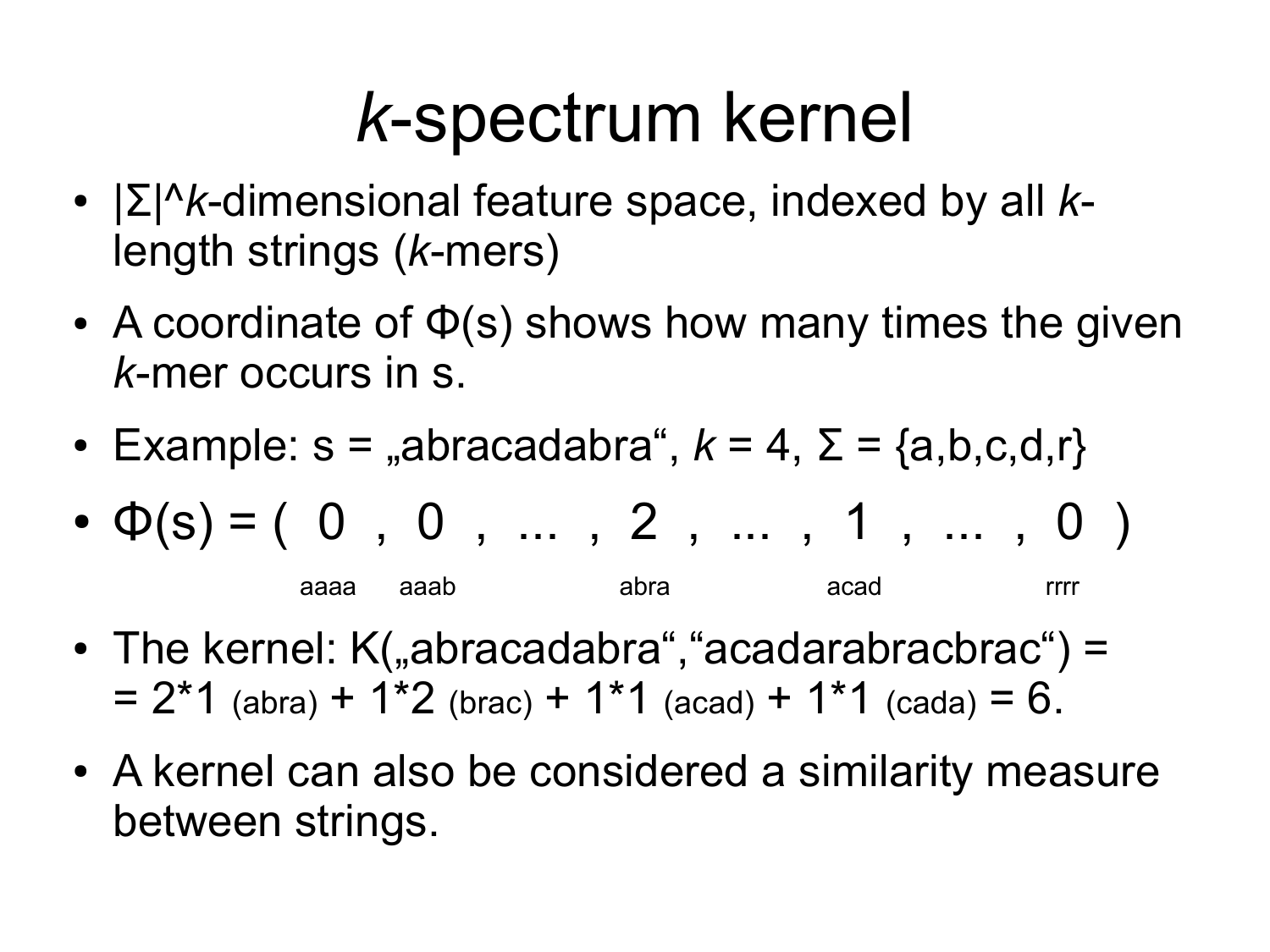### *k-s*pectrum kernel computation

- $s =$  "shesells",  $t =$  "seashells",  $k = 3$
- Time complexity  $O(k(|s| + |t|))$
- Trie
- Similar algorithms work on other fast string kernels

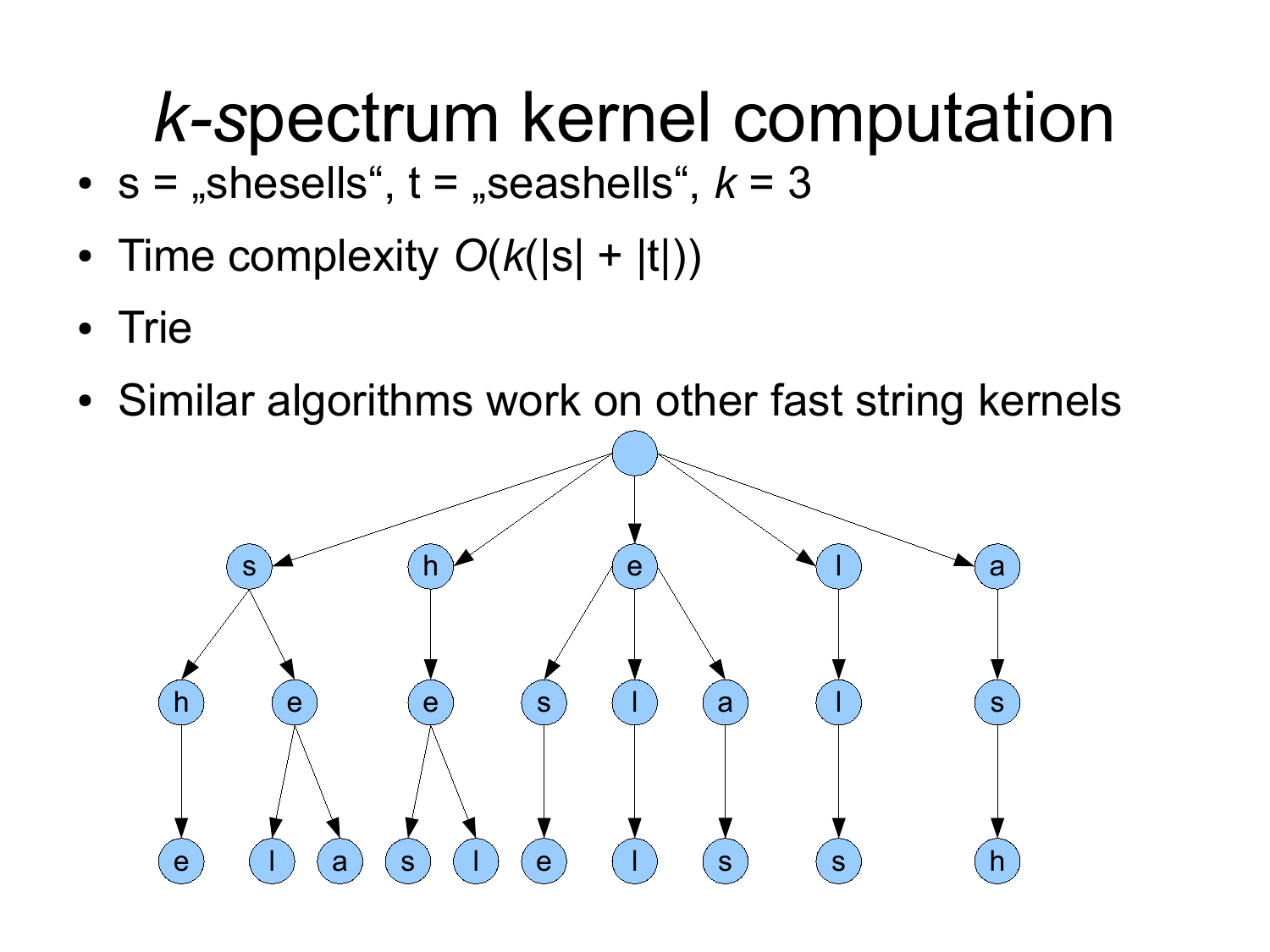## (*k,m*)-mismatch kernel

- The spectrum kernel counted only exact matching substrings. The following examples allow inexact matching.
- We consider continuous *k*-mers of a string and allow up to *m* mismatching characters.
- $\bullet$  For a *k*-mer b, the b-coordinate of  $\Phi(s)$  is the count of *k*-mers in s differing from b in at most *k* positions.
- $s =$  "abracadabra",  $k=4$ ,  $m=2$ : "raca"-coordinate is 2; ...aaaa"-coordinate is ....
- $\bullet$   $O(k^{m+1}|\Sigma|^{m}(|s| + |t|))$  (i.e. depends on alphabet size)
- There are quite a lot of non-zero coordinates in the feature vectors.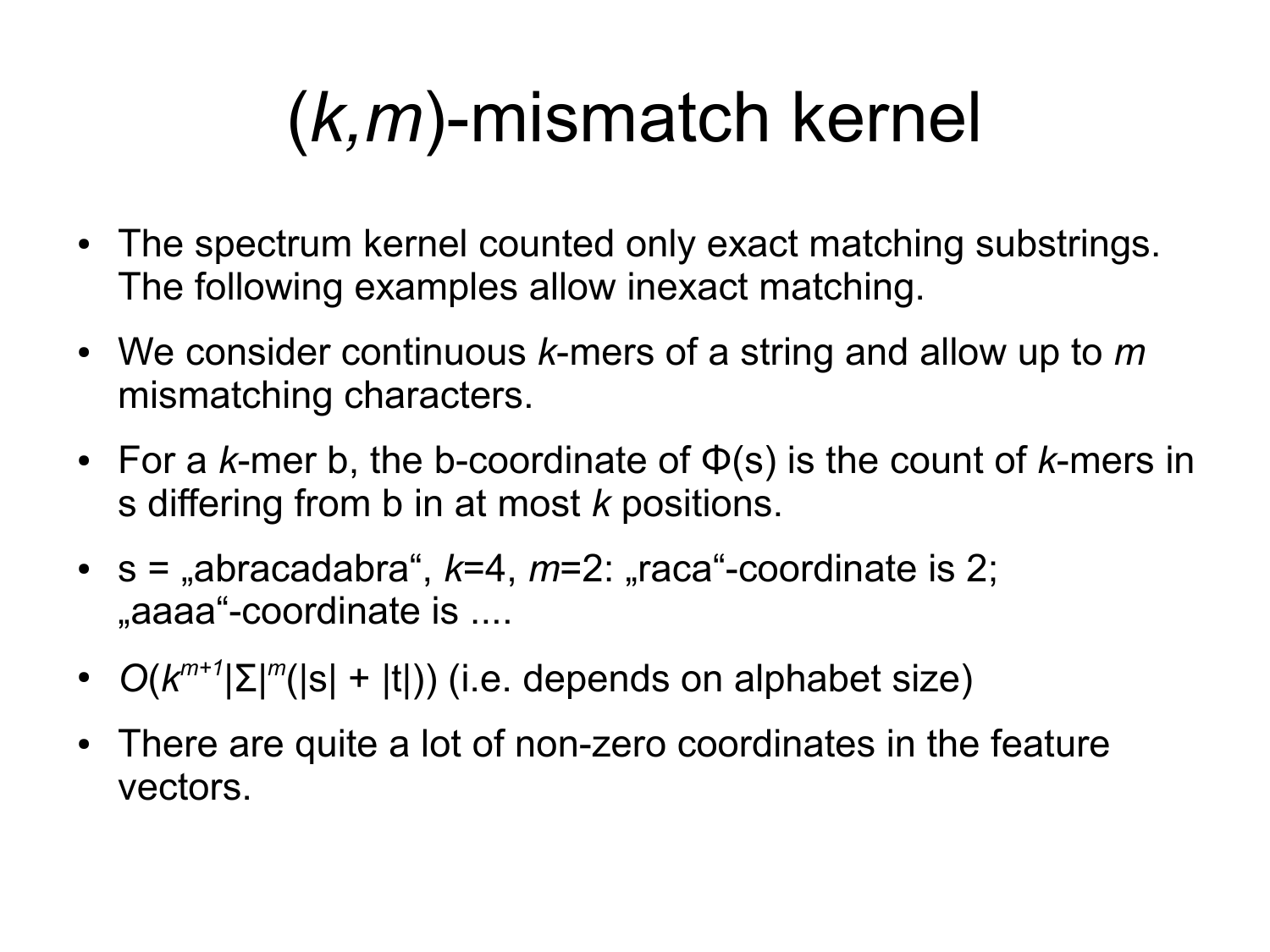## (*k,m,λ*)-wildcard kernel

- In each *k*-substring, it is allowed to replace up to *m* characters with wildcards  $($ "abcd" -> "\*b\*d")
- Feature space is indexed by *k*-mers with up to *m* wildcards.
- b-coordinate of  $\Phi(s)$  is the number of *k*-mers in s matching b, multiplied by *λ*<sup>number of wildcards in b</sup>. *λ:* wildcard penalty, between 0 and 1.
- $O(k^{m+1}(|s|+|t|))$  no dependence on alphabet size.
- Example:  $k=4$ ,  $m=2$ , s="string", t="seeing",  $λ=0.8$
- $K(s,t) = 0.8^2 \cdot 0.8^2$  (s\*\*i) +  $0.8^2 \cdot 0.8^2$  (\*\*in) +  $0.8 \cdot 0.8$  (\*ing) +  $0.8^2 \cdot 0.8^2$  (\*\*ng) +  $0.8^2 \cdot 0.8^2$  (\*i\*g) +  $0.8^2 \cdot 0.8^2$  $(*in^*)$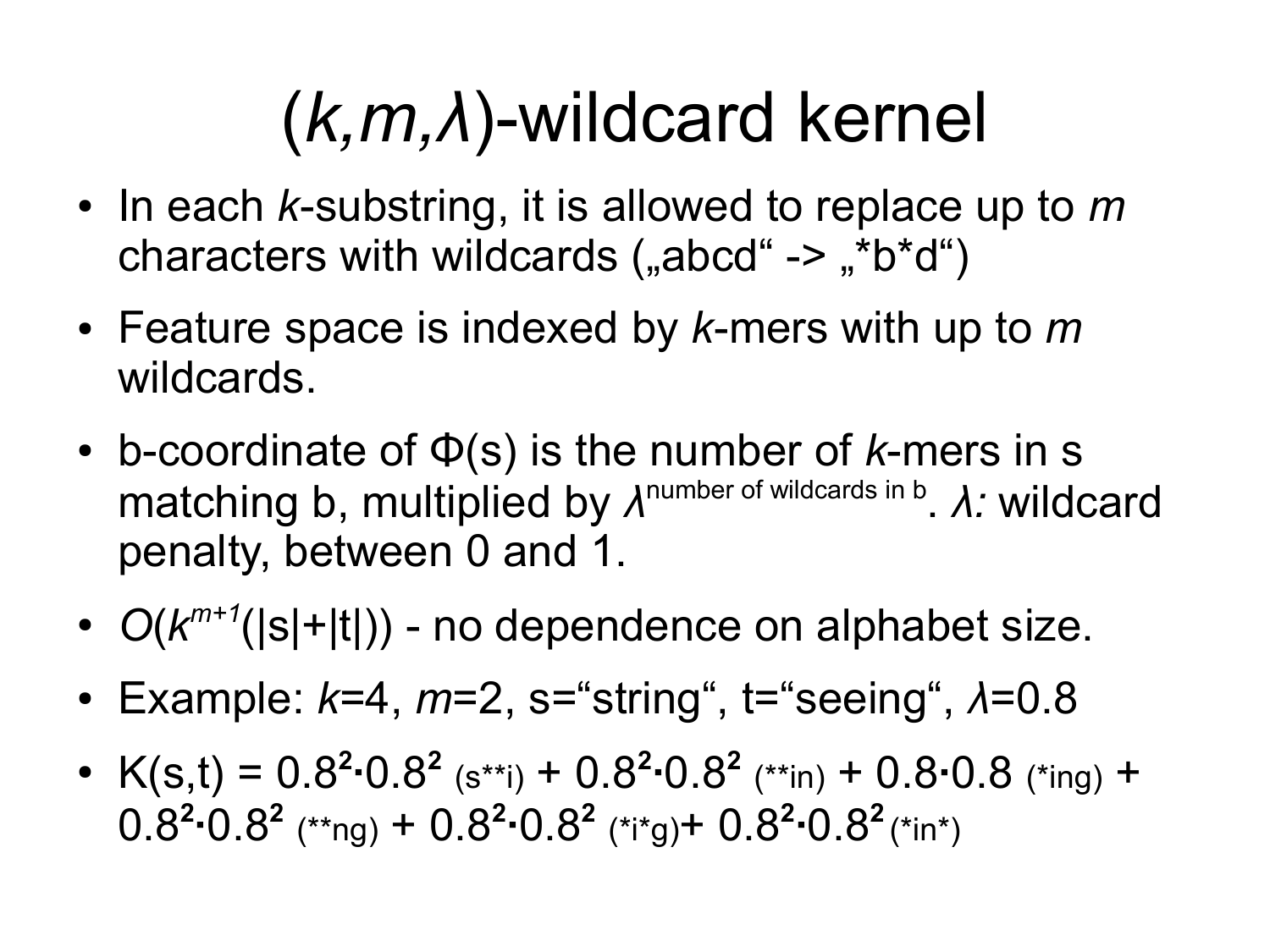### Substitution kernel

- Probabilistic model: for each pair of characters *a* and *b*, P(*b*|*a*) is the probability of *a* mutating into *b.* (Presumably, P(*a*|*a*) is large.)
- Parameters: *k* (*k*-mer size) and *σ* (probability treshold).
- The mutation neighbourhood of *k*-mer (*a* 1 *a* 2 ...a *k* ) consists of *k*-mers (*b 1 b 2 ...b k* ) such that -[log P(*b* 1 |*a* 1 ) + ... + log P(*b k* |*a k* )] < *σ.*
- $\cdot$  b-coordinate of  $\Phi(s)$  is the number of *k*-substrings of s that are in the mutation neighbourhood of b.
- *O(kN(|s| + |t|)), where N is max neighbourhood size.*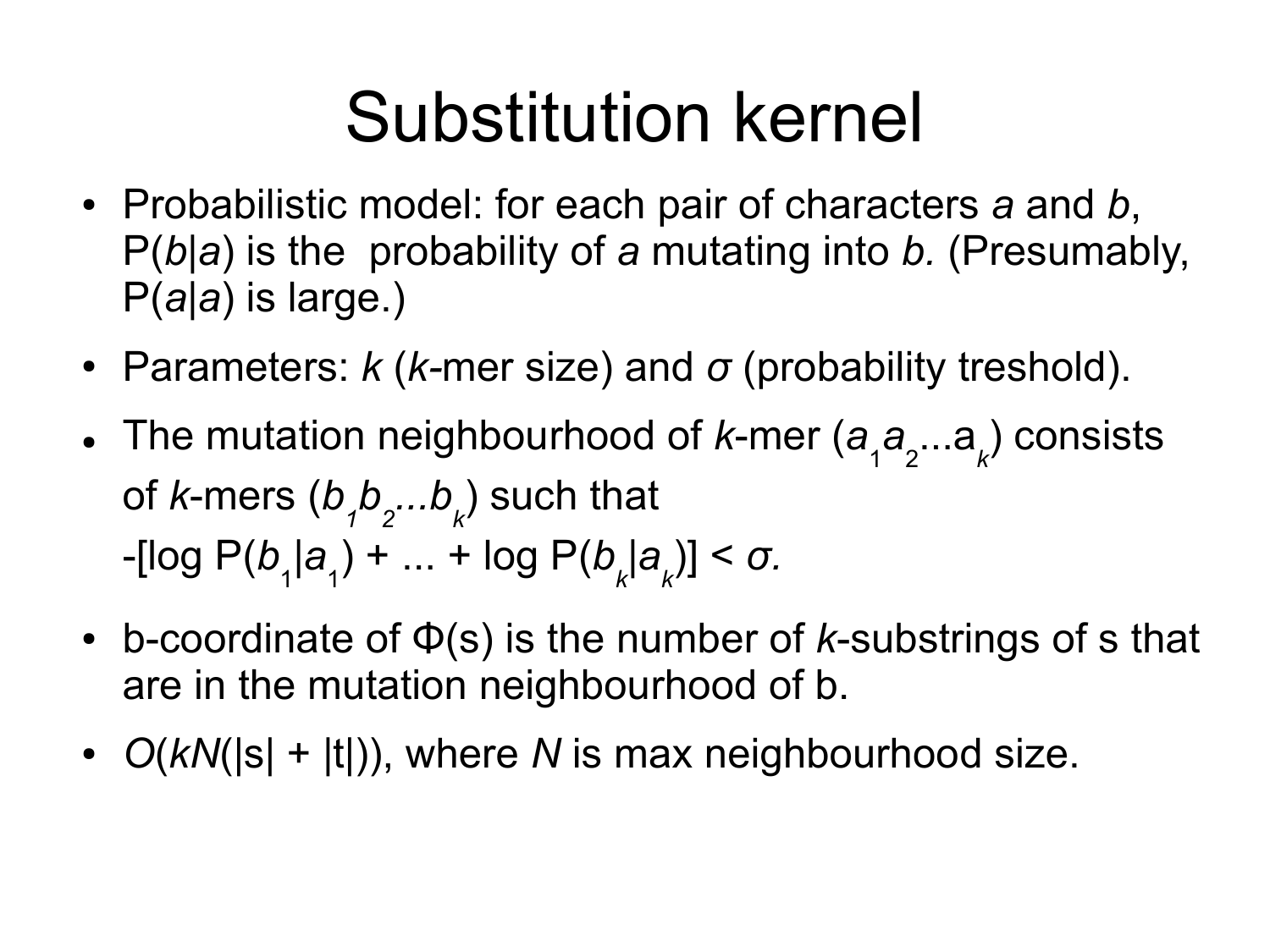# (*g,k*)-restricted gappy kernel

- In the feature vector, we count *k*-subsequences whose beginning and end are no more than *g* apart.
- $\cdot$  s = "abracadabra",  $k=3$ ,  $q=6$ :  $k$ -mer "aaa" occurs in 1st, 3rd, 4th, 6th *g*-mer, so it gets coordinate 4.
- Optional parameter  $\lambda \leq 1$  can be used to penalise gaps. For example, "aaa" in each position has 2 gaps, so the coordinate would be  $4\lambda^2$ .
- Restriction by *g* is important, as it reduces time complexity from *O*(|s||t|) to O[g<sup>g</sup>*-k* (*|*s|+|t|)] (unweighted) or *O*[*k*(*g-k*)*g g-k* (*|*s|+|t|)] (weighted).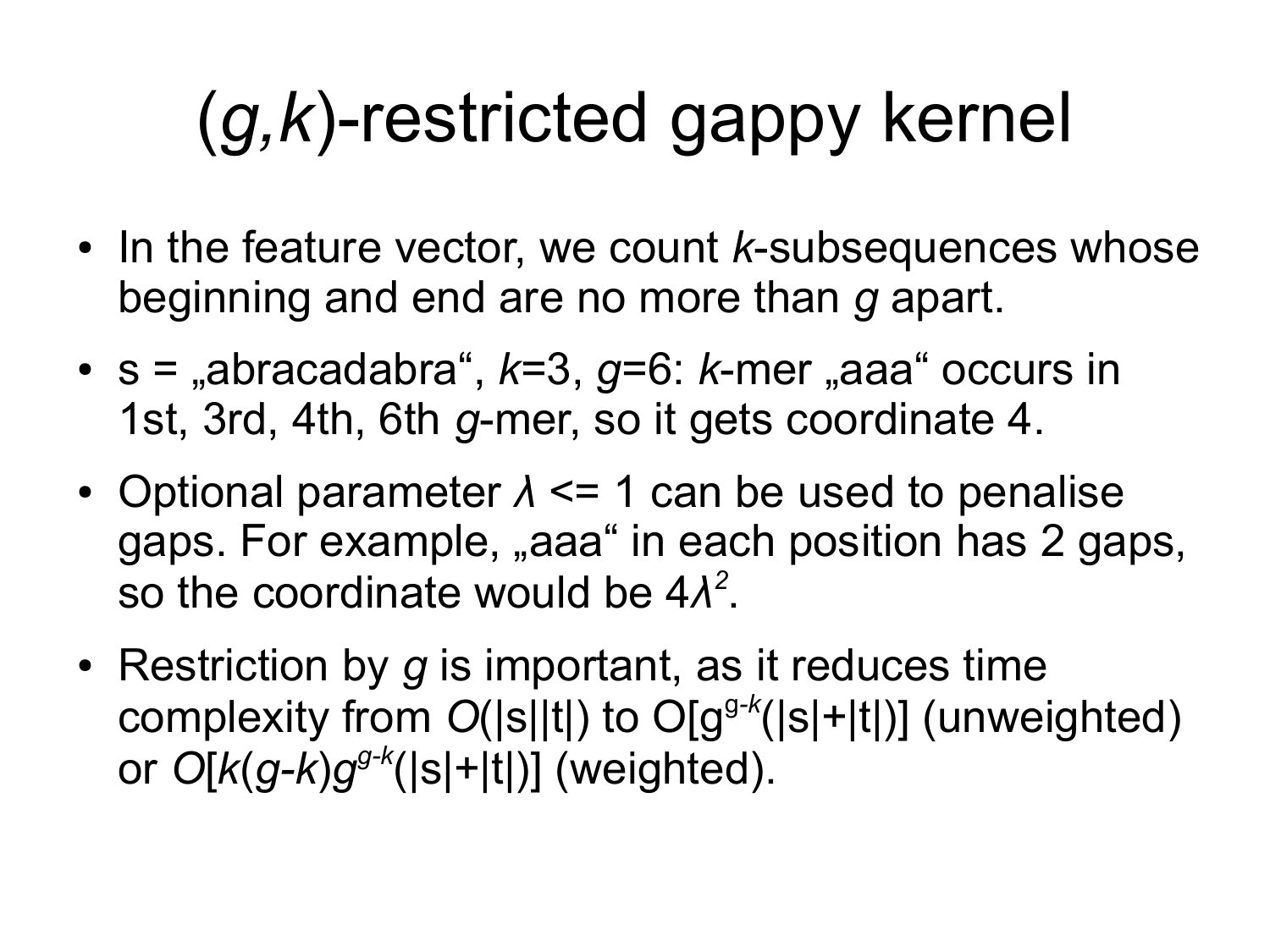#### Gappy kernel computation





 $(B)$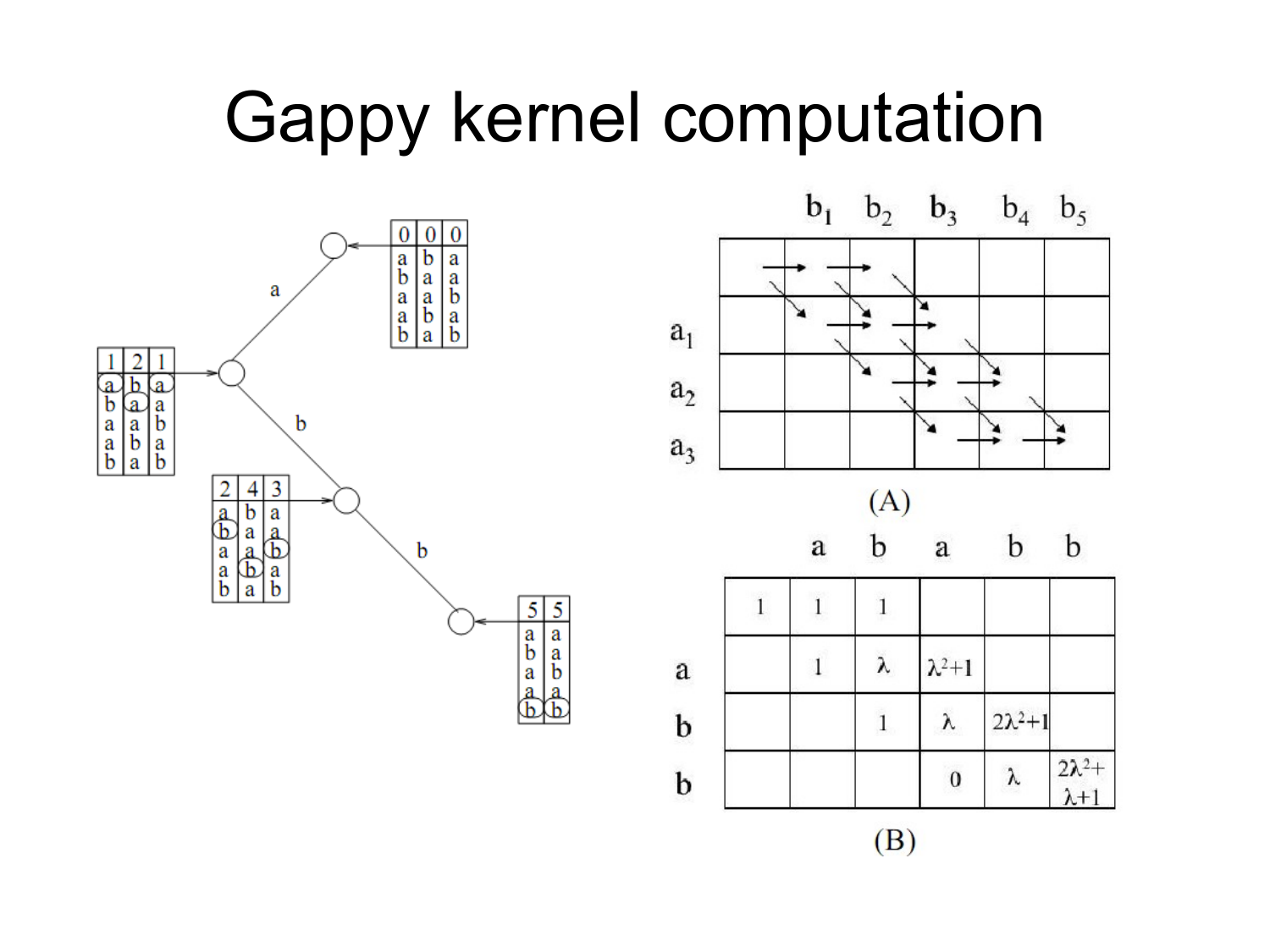#### Transducer representation

- A *transducer* consists of:
	- a set of *states*, among them some *input states* and some *output states*
	- *transitions* from one state to another, each of which may *accept* one input symbol, may *emit* one output symbol and has a *weight*.
	- The weight of a path is the product of transition weights.
- Define mapping into feature space indexed by all output strings. For a string s, consider all paths in the given transducer that accept s. For a possible output string
- That way, every (regular) transducer defines a kernel, and many of previously seen string kernels can be represented by a transducer.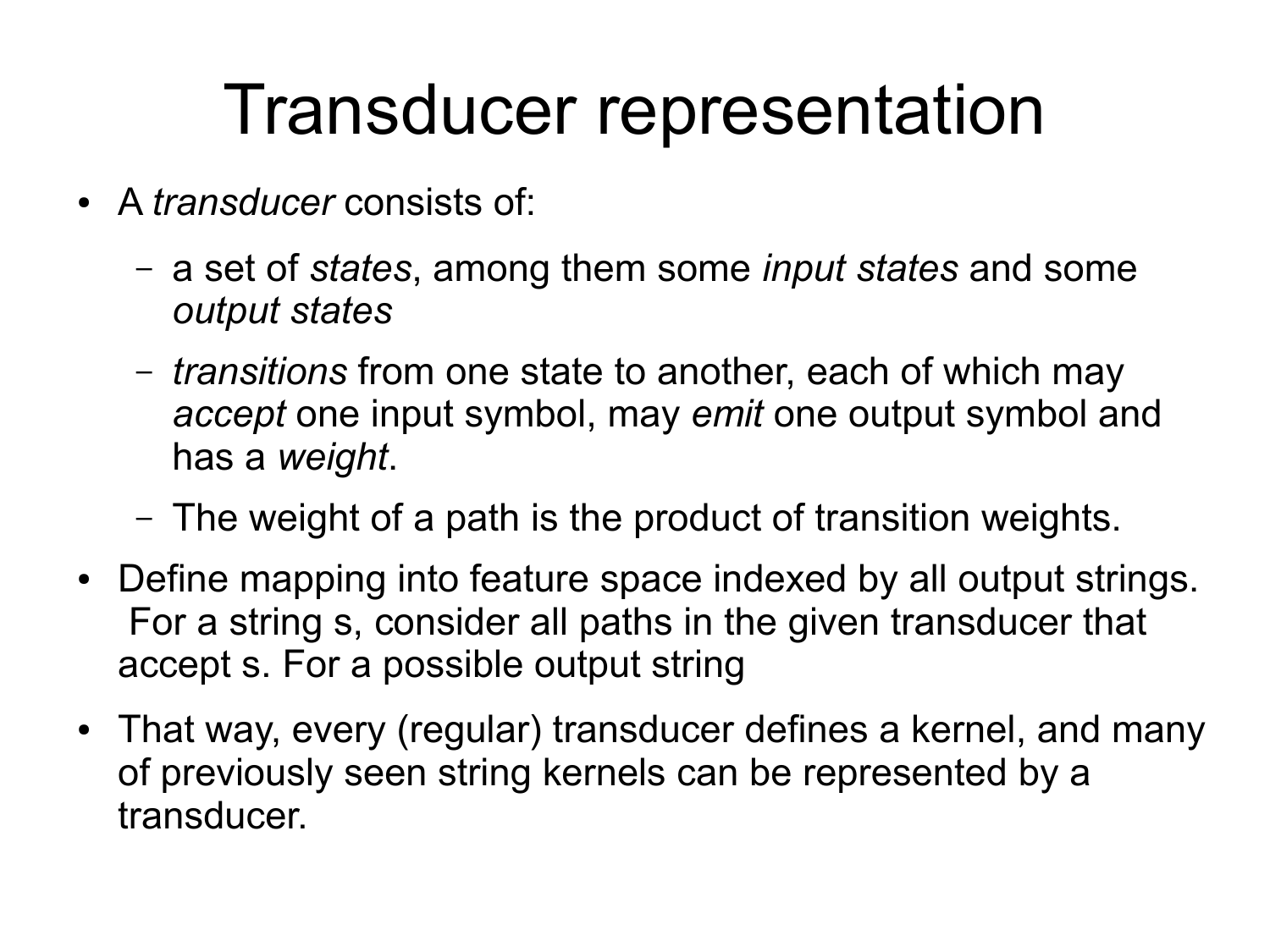

Figure 3: The k-gram and gappy k-gram transducers. The diagrams show the 3-gram transducer (a) and the gappy 3-gram transducer (b) for a two-letter alphabet. Here, the edge label  $a:\epsilon:\lambda$ , for example, means "accept symbol a, output the empty symbol  $\epsilon$ , multiply the weight by  $\lambda$ ".



Figure 4: The  $(k, m)$ -wildcard transducer. The diagram shows the  $(3, 1)$ -wildcard transducer for a two-letter alphabet.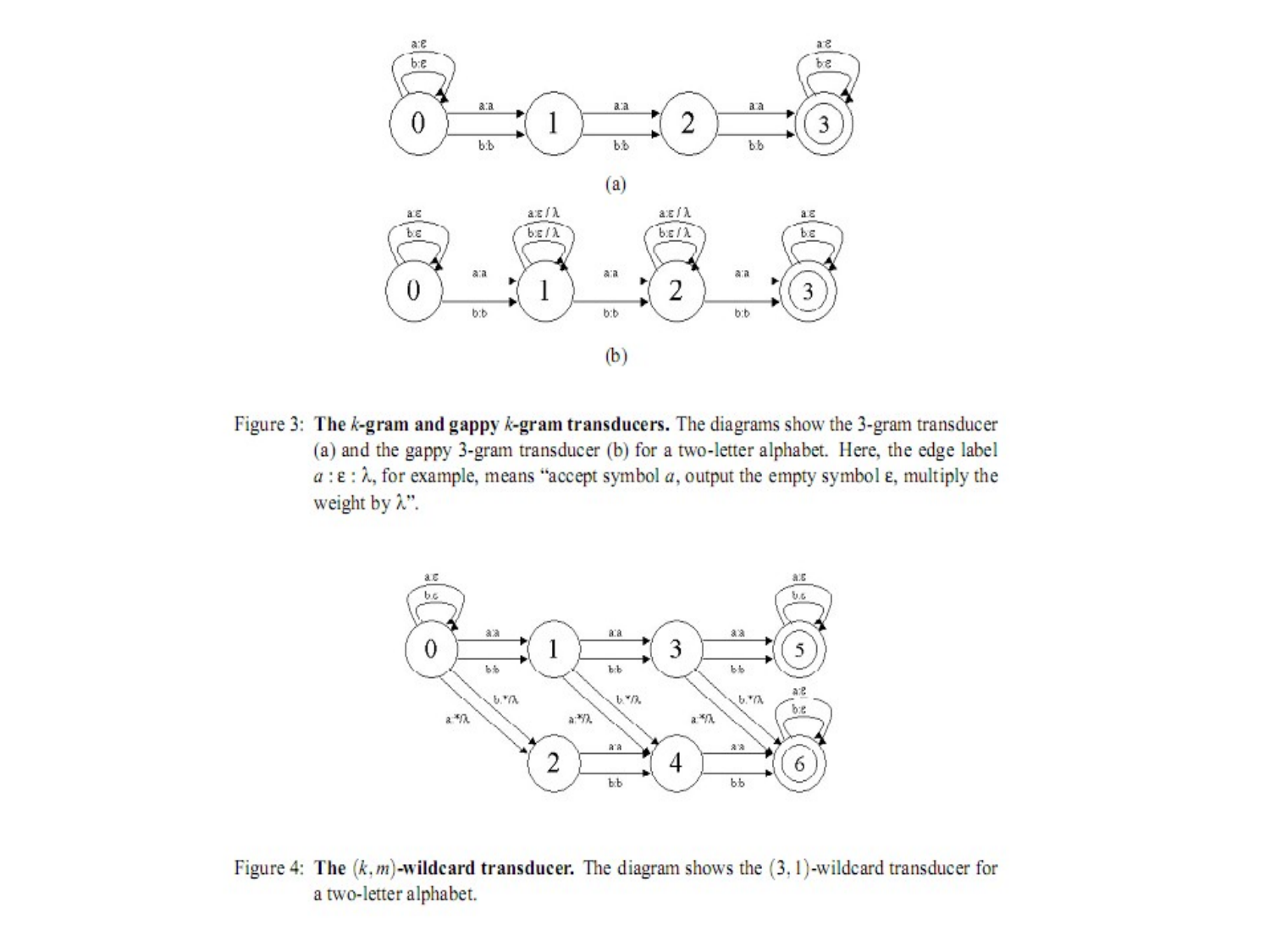### Evaluation

- SCOP (Structural Classification of Proteins) data
- Using SVM classifyers to learn families of proteins
- ROC (receiver operating characteristic) score calculated for each family with each kernel
- Kernel alignment scores
- Testing for best parameters for each kernel
- Comparable to older quadratic-time kernels (Fisher kernel), although not better
- Combining many kernels may be a good idea